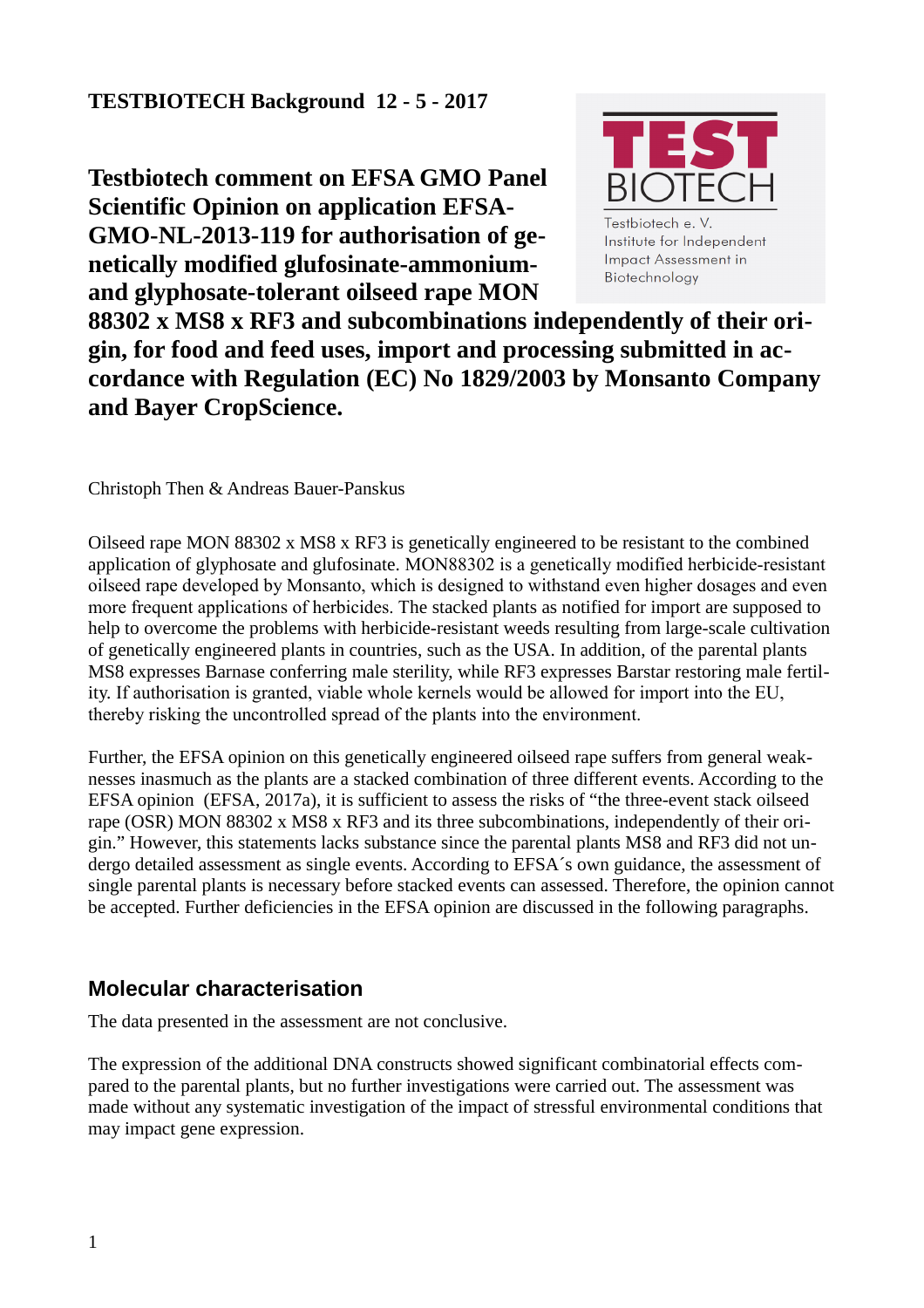Further, there were several so-called open reading frames (ORF) identified in the parental plants; they were found at the site of insertion and can give rise to various new gene products. Nevertheless, the relevant DNA sequences were only assessed for potential new proteins and not in regard to other biologically active DNA products, such as micro-RNA. These small RNA parts are likely to emerge from the open reading frames and interact with gene regulation without being translated into proteins. There are publications showing miRNA might pass from plants to animals and humans (Zhang et al., 2011, Lukasik & Zielenkiewicz, 2014). Their effects on health and the environment are uncertain. In its opinion, EFSA completely ignored this issue.

## **Comparative analysis**

### **Agronomic and phenotypic characteristics**

Data that are crucial for the assessment of persistence and invasiveness, such as data on the duration of flowering, pollen production, pollen viability, as well as seed dormancy were not investigated. Thus, as also stated by experts from Member States (EFSA 2017b), the selected agronomic characteristics cannot sufficiently indicate differences in reproduction, dissemination and survivability of MON 88302 x MS8 x RF3 oilseed rape compared to conventional oilseed rape.

Several significant findings were observed on plant height, pod shattering, seed moisture and final stand count, as well as on yield. These differences should have been investigated in more detail under various defined stress conditions and after introgression into other genetic backgrounds.

In addition, observations made on the parental plants, such as a delay in the first day flowering of MON88302, were not reported in the stacked event.

### **Compositional analysis**

59 endpoints were used for comparison. According to EFSA, for oilseed rape MON 88302 x MS8 x RF3 (not treated) statistically significant differences with the conventional counterpart were identified for 28 endpoints. For oilseed rape MON 88302 x MS8 x RF3 (treated), statistically significant differences with the conventional counterpart were identified for 13 endpoints. These differences, despite their high number, were not investigated further.

The complementary herbicides were not applied in high dosages as might be expected in fields under pressure from herbicide resistant weeds. Furthermore, the herbicides were only applied in combination, but not separately. Consequently, many of the potential effects that might have occurred under real conditions in the fields were not assessed by EFSA.

EFSA failed to require further studies e.g.

- A detailed comparison of the observations made on the single parental plants compared to the stacked events.
- Omics studies (proteomics, transcriptomics, metabolomics) to assist the compositional analysis and the assessment of the phenotypical changes.
- Investigations of changes in content of miRNA which can be taken up at from the gut and render biological effects across border of life domains.
- Exposing the plants to a wide range of defined biotic or abiotic stressors to assess the true range of possible changes in the plants´ composition.
- More varieties inheriting the trait should have been included to investigate how the gene constructs interact with the genetic background of the plants.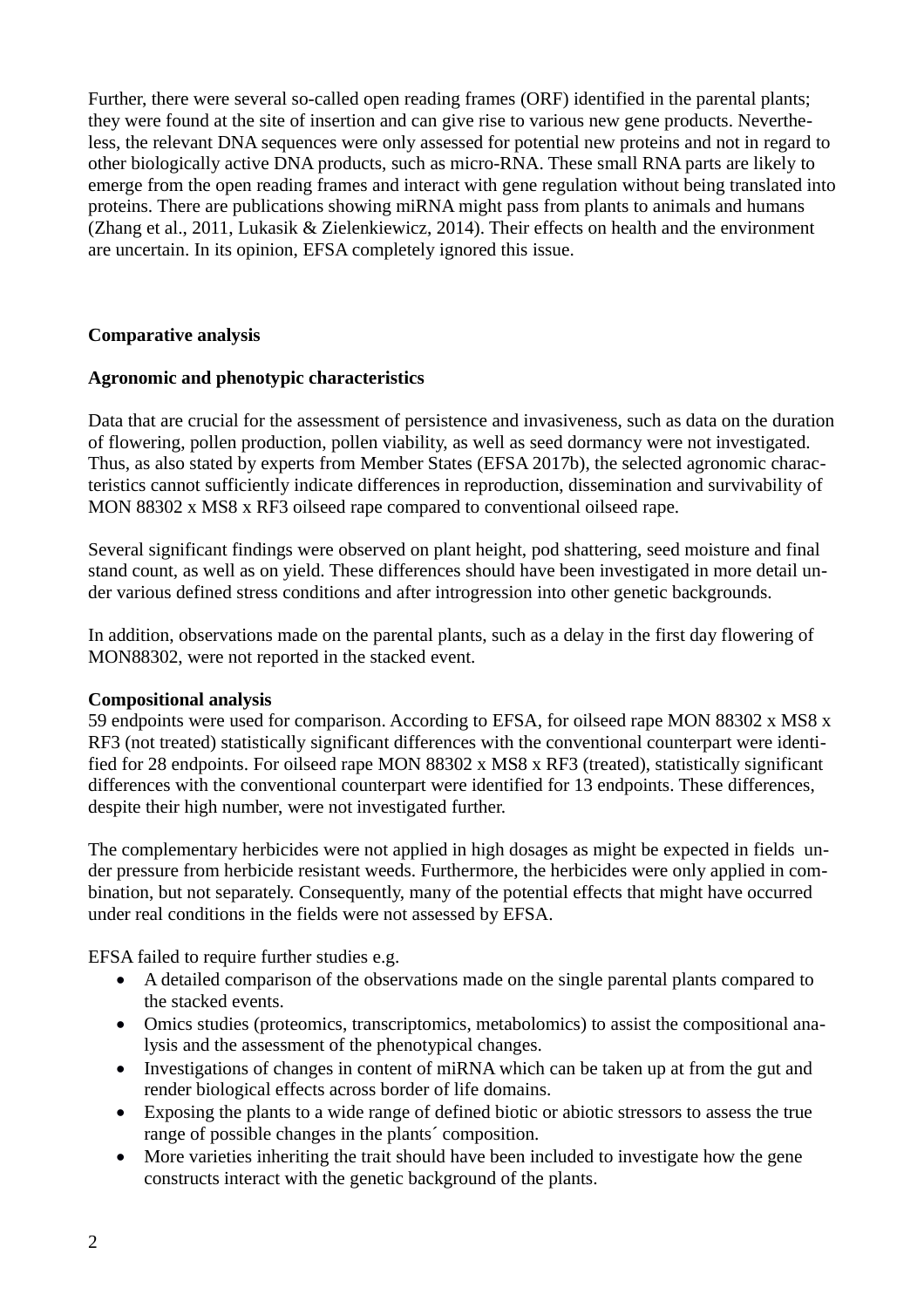Several dosages and formulations of the complementary herbicide should have been applied to the plants.

### **Toxicology**

No feeding studies with the whole food and feed derived from parental plants were presented, nor from the stacked events. This is surprising because since 2014, 90-day feeding studies are requested at least for the assessment of the single plants (Commission Implementing Regulation (EU) No 503/2013). While there might be formal reasons not to apply this request for a specific notification, from the point of view of food and feed safety such deficiencies cannot be justified.

The lack of detailed toxicological investigation is highly relevant in this case. Testing of whole food and feed is especially relevant for assessing potential effects on health from the combination of the residues from spraying with high dosages of glyphosate and glufosinate.

The application of the complementary herbicide is part of regular agricultural practice in the cultivation of herbicide resistant plants. Therefore, it can be expected that residues from spraying are always present in the harvest and could be seen as inevitable "constituents".

In general, EFSA considers residues from spraying with the complementary herbicide to be outside the remit of the GMO panel. However, clearly from a scientific and regulatory point of view, there is no justification for carrying out an assessment of herbicide-resistant genetically engineered plants for health risks and leaving out the residues from spraying with complementary herbicides. Health risk assessment cannot be reduced to what is required under Regulation 396/ 2005 (Pesticide Regulation) since this assessment does not take the specific pattern of exposure and relevant cumulative effects into account.

Due to the specific agricultural practices in the cultivation of herbicide-resistant plants, there are specific patterns of applications, exposure and occurrence of specific metabolites and an emergence of combinatorial effects that require special attention. For example, large-scale commercial cultivation of these plants results in a strong selective pressure on weeds to develop resistance to the herbicides (Sammons et al., 2014). This problem is also relevant for health risk assessment since it has led to increasing amounts of glyphosate being sprayed (Benbrook, 2016) and subsequently more residues in the harvest (Cuhra, 2015). Herbicide-resistant plants are meant to survive the application of the complementary herbicide while most other plants will die after short time. Thus, residues of glufosinate and glyphosate, their metabolites and additives to the formulated product might accumulate and interact in the plants.

As a publication by Kleter et al. (2011) shows, using herbicides to spray genetically engineered herbicide-resistant plants does indeed lead to patterns of residues and exposure that are not taken into account in regular pesticide registration. Further, according to a reasoned legal opinion drawn up by Kraemer (2012), from a regulatory point of view, residues from spraying with complementary herbicides have to be taken into account in the risk assessment of genetically engineered plants.

In regard to the pending application, there are specific reasons for concern. At present, there are continuing discussions about glyphosate being "probably carcinogenic" (IARC, 2015). Furthermore, in 2015, EFSA presented the result of the risk assessment of glyphosate. In its opinion, EFSA (EFSA 2015a) stated that not enough data were available on the applications of glyphosate to genetically engineered plants resistant to the herbicide. As a result, EFSA was unable to deliver a conclusive risk assessment on the actual risks of residues from spraying with glyphosate and the various glyphosate formulations (see also EFSA, 2015b). Glufosinate is suspected of having negative impacts on health (EFSA, 2005) and was already about to be phased out in the EU (EU Pesticides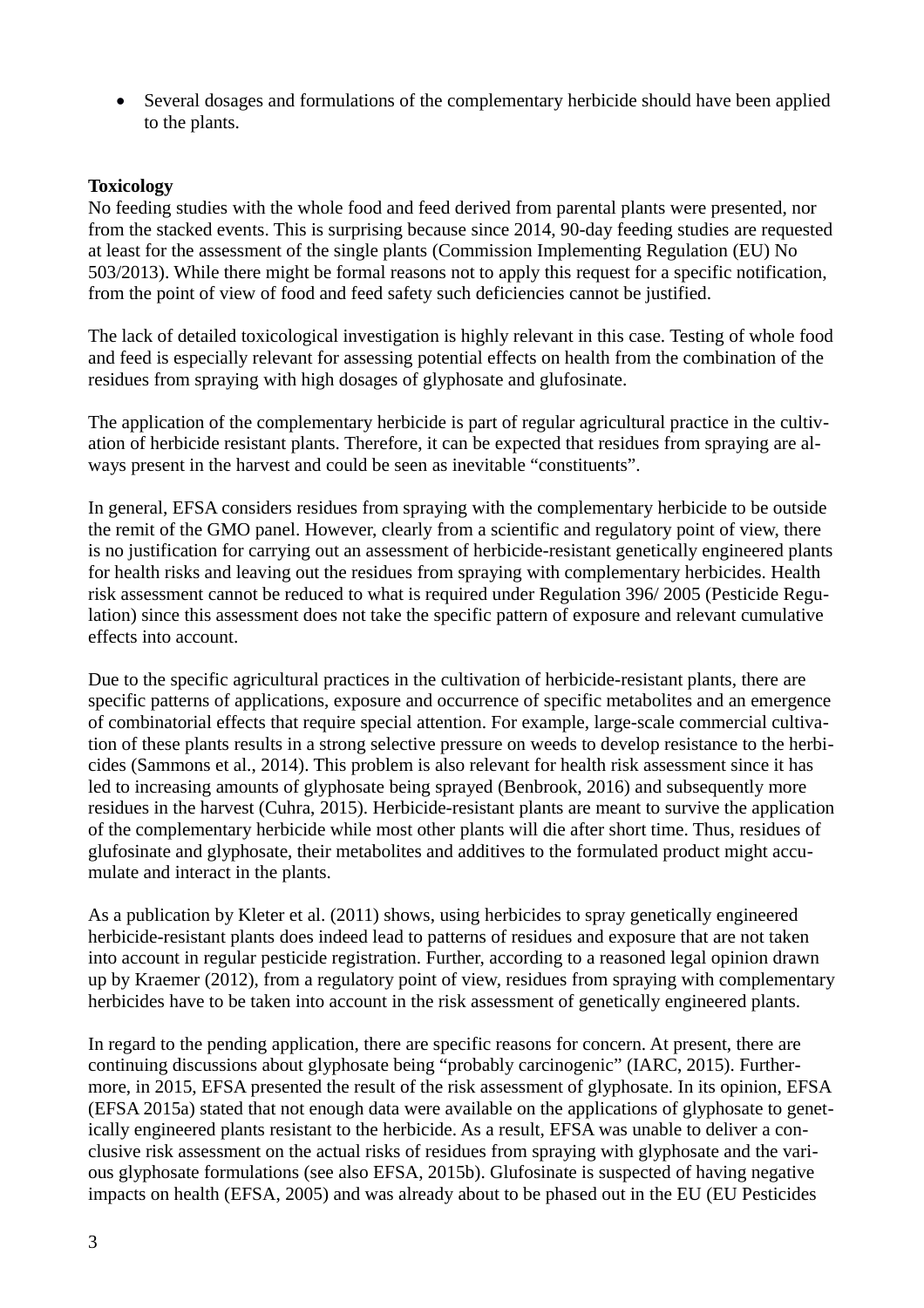Database, 20[1](#page-3-0)7) because of being classified as showing reproductive toxicity.<sup>1</sup> Meanwhile their ap-proval periods were extended.<sup>[2](#page-3-1)</sup> It is also known to cause residues from spraying if used as a complementary herbicide on genetically engineered plants.

Therefore, the safety of the genetically engineered oilseed rape sprayed with glyphosate and glufosinate cannot be proven by EFSA´s assessment.

In addition, there are many other substances such as oestrogens, allergens, antinutritional compounds present in the plants that in interaction with trait-related characteristics might act as stressors: There is a considerable amount of literature indicating that glyphosate formulations can act as so-called endocrine disruptors (see, for example, Thongprakaisang et al., 2013; Çağlar & Kolankaya, 2008; de Liz Oliveira Cavalli et al., 2013; Omran & Salama, 2013). Endocrine effects were found when young rats were exposed to soy milk in combination with glyphosate (Nardi et al., 2016). There may be synergistic or additive interactions of plant components (see for example de Lemos, 2001) with the residues from spraying with glyphosate formulations.

There are other relevant issues: For example, the potential impact on the intestinal microbiome also has to be considered. Such effects might be caused by the residues from spraying since glyphosate was shown to have negative effects on the composition of the intestinal flora of cattle (Reuter et al., 2007) and poultry (Shehata et al., 2013). Further, Bremmer and Leist (1997) examined the possible conversion of NAG to glufosinate in rats. Up to 10% deacetylation occurred at a low dose of 3 mg/kg bw as shown by the occurrence of glufosinate in the faeces. The authors concluded, however, that most of the conversion was caused by bacteria in the colon and rectum although toxicity findings indicate partial bioavailability.

As a result, there is a huge gap in the safety assessment of the genetically engineered plants that cannot be filled by adjustments to the MRLs applicable under the Pesticide Regulation. Consequently, the impact of residues in the plants from spraying with the herbicides must be assessed before the plants can be declared safe. The failure to do so poses real safety risks to humans, animals and the environment generally.

In any case, both the EU pesticide regulation and the GMO regulation require a high level of protection of health and the environment. Thus, in regard to herbicide-resistant plants, specific assessment of residues from spraying with complementary herbicides must be considered to be a prerequisite for granting authorisation. In addition, cumulative effects have to be investigated if a plant contains or produces other compounds of potential toxicity.

It should be acknowledged, that no new methodology is needed to assess the health risks emerging from the combinatorial application of the herbicides and their potential interaction with the other plant constituents. There is, for example, no need to apply methods such as the Monte Carlo Risk Assessment (MCRA) because the majority of potential stressors can be expected to occur in a fixed combination and follow a specific pattern of exposure. Rather, the methods currently available (*in vivo* and / or *in vitro*) are sufficient to assess the health effects. Regulation (EC) No 1907/2006 (REACH), for instance, provides guidance on how substances that are in fact mixtures (isomeric mixtures, MCS (multi-constituent substance) and UVCB (substances of unknown or variable composition, complex reaction products or biological materials) should be assessed for their PBT/vPvB (persistent, bioaccumulative and toxic) properties. In general, due to the nature of "substances of unknown or variable composition, complex reaction products or biological materials" it is not possible to make reliable predictions about additive, or synergistic, or antagonistic modes of effects.

<span id="page-3-0"></span><sup>1</sup> <http://ec.europa.eu/food/plant/pesticides/eu-pesticides-database/public/?event=homepage&language=EN>

<span id="page-3-1"></span><sup>2</sup> COMMISSION IMPLEMENTING REGULATION (EU) 2015/404, Official Journal of the European Union L 67/6, [http://eur-lex.europa.eu/legal-content/EN/TXT/?uri=uriserv%3AOJ.L\\_.2015.067.01.0006.01.ENG](http://eur-lex.europa.eu/legal-content/EN/TXT/?uri=uriserv%3AOJ.L_.2015.067.01.0006.01.ENG)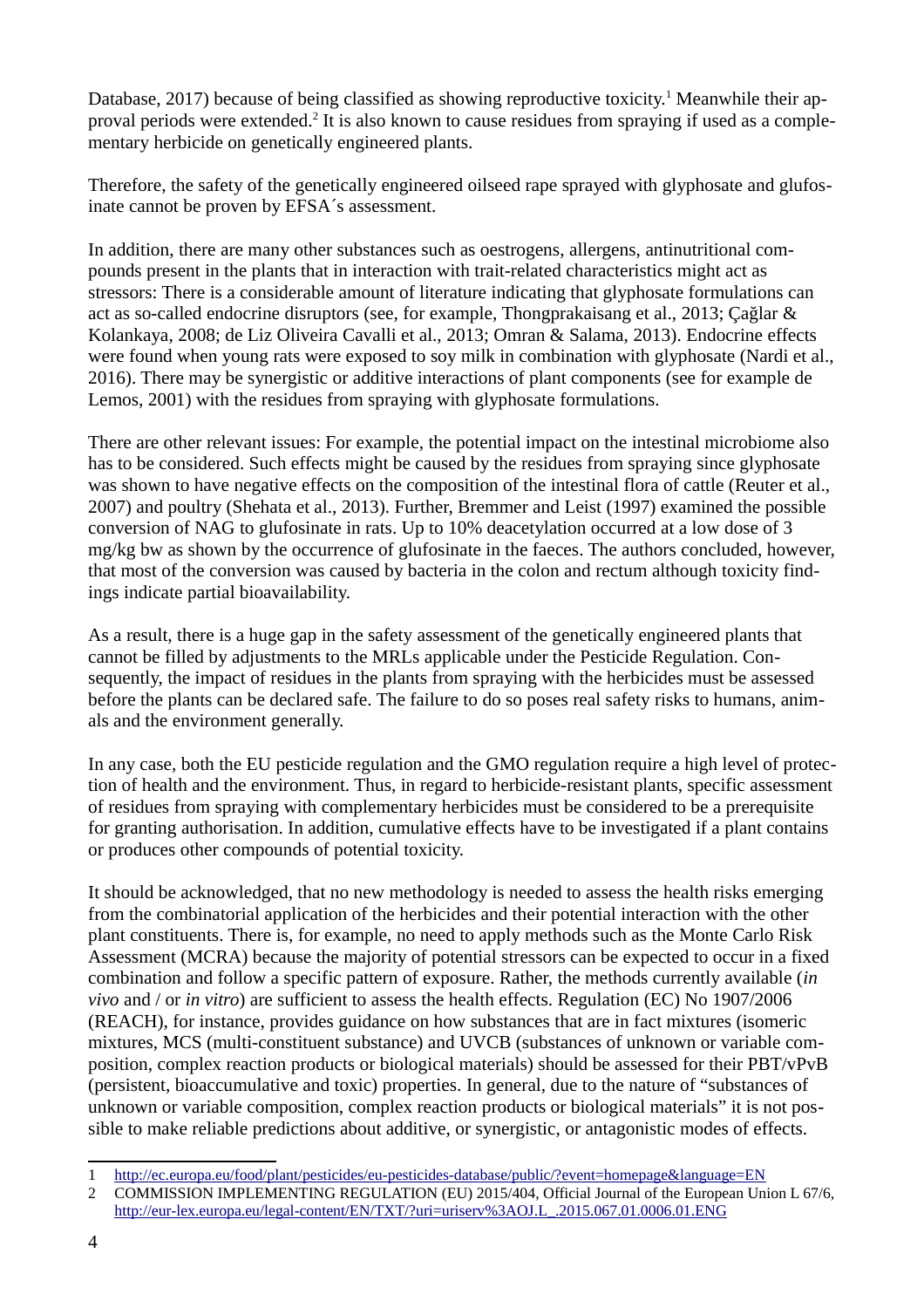Therefore, such substances have to be tested as a mixture, not as single compounds. For example, chronic feeding studies are a well-established method of generating the relevant data.

#### **Environmental risk assessment**

Europe is the centre of origin and genetic diversity for the group of *Brassica* plants to which oilseed rape belongs. Thus, there are several wild relatives that can interbreed with *Brassicus napus*. Oilseed rape (*Brassica napus*) can spread via pollen and seeds. Further, the seed remains viable in the soil for more than ten years (Lutman et al., 2003). Consequently, oilseed rape has a high potential for establishing volunteer plants even many years after the first sowing. The plants are mostly pollinated by insects such as flies, honey bees and butterflies, which can also carry the pollen over many kilometres. Wind is also relevant for pollen drift: The farthest pollen-mediated outcrossing distance measured to date is 26 kilometres, recorded in a field trial with sterile male plants (Ramsay et al., 2003). Oilseed rape can appear in ruderal populations along field edges and roadsides. Pivard et al. (2008) found that ruderal populations are self-sustaining in a semi-permanent form. According to Munier et al. (2012), herbicide tolerant oilseed rape is a weed. There are weedy forms of *B. rapa* and *B. olereracea*. The wild relative species *Sinapis arvensis*, *Raphanus raphanistrum* and *Hirschfeldia incana* are also considered to be weeds (OECD, 2012).

The EFSA (EFSA 2014) opinion on the assessment of the parental plant MON88302 states that the import and transport of MON88302 (which they summarise as genetically modified herbicide tolerant – GMHT - oilseed rape), is likely to establish volunteer plants alongside transport routes and processing facilities. However, EFSA does not consider this to be a problem:

*"The EFSA GMO Panel confirms that feral GMHT oilseed rape plants are likely to occur wherever GMHT oilseed rape is transported. However, there is no evidence that the herbicide tolerance trait results in enhanced fitness, persistence or invasiveness of oilseed rape MON 88302, or hybridising wild relatives, unless these plants are exposed to glyphosatebased herbicides. Escaped oilseed rape plants and genes introgressed into other cross-compatible plants would therefore not create any additional agronomic or environmental impacts."*

As reasoned in EFSA´s current opinion, the GMO panel is of the opinion that the occurrence of feral MON88302 oilseed rape resulting from seed import spills is likely to be low, as is the likelihood of gene flow to wild relatives.

However, these assumptions are questionable. In general, the amount of spillage will be largely dependent on the amount of imports, the transport routes and the transport vehicles. The frequency of spillage is likely to increase with a higher volume of imports. Demands for import might vary over the years and will be driven by various markets, not only for usage in food and feed but also for energy production.

Several publications show that spillage from transport can occur in amounts that give rise to populations that can persist in the environment over several years; gene flow will also occur between these populations and wild relatives. Studies have shown that oilseed rape seed can produce progeny in semi-natural habitats. Feral oilseed rape populations can persist for several years (Pessel et al., 2001; Schafer et al., 2011). While they persist mainly through the soil seed bank (Pivard et al., 2008a; Pivard et al., 2008b), they can in fact constitute transgene reservoirs. Knispel & Lachlan (2010) have found that feral herbicide-resistant populations have now become a permanent feature of agricultural landscapes in western Canada (Knispel and McLachlan, 2010). Under selection pressure (for example, glyphosate treatment for glyphosate-tolerant oilseed rape), these populations can grow in number and contribute to gene flow in neighbouring fields (Squire et al., 2011).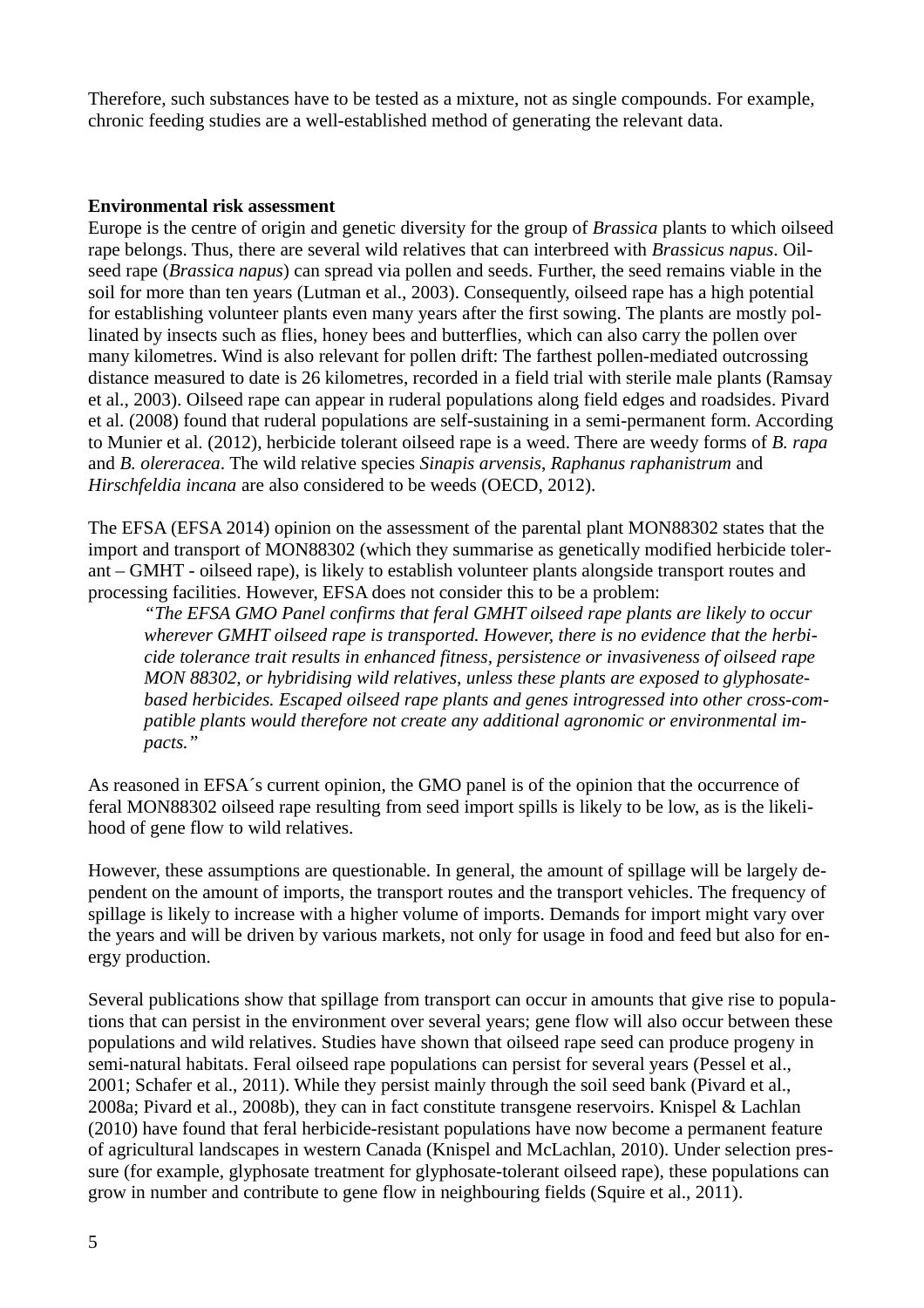As seen in Japan, import can also lead to the emergence of self-sustaining populations. Japan is especially relevant in this context because even though transgenic oilseed rape is not commercially cultivated in this country, genetically engineered oilseed rape has been found growing and attributed to imports. The first studies on the presence of transgenic oilseed rape in Japan were published in 2005 (Saji et al., 2005). Plants that proved to be resistant to glyphosate or glufosinate were found in the proximity of ports like Kashima, Chiba, Nagoya and Kobe, as well as along transportation routes to industry plants where oilseed rape is processed. Follow-up studies found ruderal populations along further transportation routes (Nishizawa et al.,2009) and in areas close to all other major ports (such as Shimizu, Yokkaichi, Mizushima, Hakata, or Fukushima) (see for example Kawata et al., 2009; Mizuguti et al., 2011). Further, in their publication Mizuguti et al. (2011) came to the conclusion that oilseed rape populations are able to self-sustain over time. Obviously, the percentage of transgenic oilseed rape in ruderal populations is constantly growing. In 2008, 90 percent of all tested plants in the proximity of Yokkaichi port proved to be genetically engineered.

Together with feral oilseed rape populations, transgenic volunteers can open up many opportunities for genetic recombination, stacking of genes and the evolution of genotypes that could lead not only to an increase in the cost of weed control in the future, but also to phenotypes with new environmental risks, such as enhanced invasiveness. For example, new combinations of herbicide-resistant traits can emerge, such as crossings with Clearfield oilseed rape which is grown in the EU and was made resistant by mutagenesis to the ALS-inhibitor herbicide known as imazamox. Oilseed rape could become a multi-resistant weed with a much higher fitness (at least under current agricultural practices) compared to other oilseed rape plants.

There are several findings on crossings of wild and domesticated plants giving rise to transgenic offspring. The first transgenic hybrid plants between *B. napus* and *B. rapa* were found in Yokkaichi (Aono et al., 2011). Aono et al. (2006) also detected herbicide-tolerant transgenic oilseed rape plants that had hybridised with each other and were thus tolerant to both glyphosate and glufosinate herbicides. Schafer et al. (2011) also reported crosses of transgenic plants giving rise to spontaneous stacked events.

Banks (2014), a researcher who led the first long-term study over a period of 11 years on feral oilseed rape populations, comes to the conclusion that feral oilseed rape populations:

> *"can persist and flower outside the range of cropped oilseed rape plants. It has become part of the native weed and wildflower community, but to date has had no major ecological impact. The long term demographic changes in feral oilseed rape that were found in the 11 year study could not have been predicted from the initial early years when there were few populations or from prior estimates of risk carried out at small spatial scales."*

EFSA did not assess Banks' (2014) actual findings in detail, such as new findings on invasiveness. Contrary to the opinion of EFSA, Banks (2014) points to the potential invasiveness of oilseed rape in ruderal areas of Scotland. While the number of feral oilseed rape populations has increased substantially over the years, the number of other ruderal brassica species has decreased:

*"By the end of the survey, however, feral oilseed rape had possibly become the most common crucifer in ruderal habitats. Its rise coincided with a widespread decline in wild crucifers such as Sinapis arvensis and Sisymbrium officinale that occupy similar habitats. Questions arise as to whether feral oilseed rape might be contributing to the decline of these crucifers or might be substituting for them in the ruderal food web. To date, no one has examined such interactions between feral oilseed rape and wild crucifers."*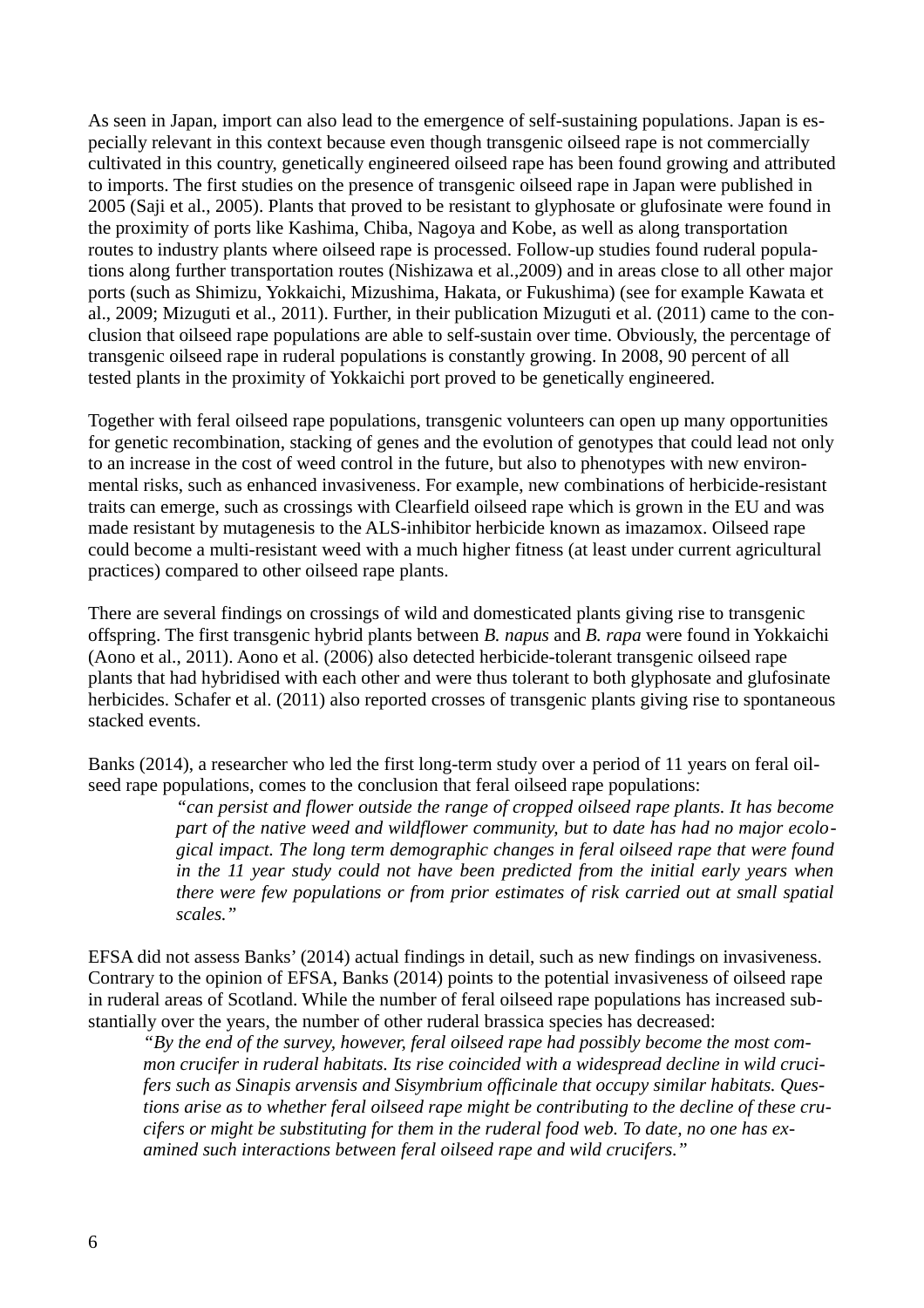He discusses several causes, finding indications for invasiveness but no final evidence. He states that:

*"In total these are substantial changes that merit a re-assessment of feral oilseed rape as an invasive plant and of its role in the environmental risk assessment of GM crops."*

According to Banks, several issues have to be taken into account in assessing the potential invasiveness of feral populations of oilseed rape in ruderal areas:

- Feral populations can show significant changes in their biology, such as a change in the period of flowering. Consequently, feral populations can have a higher potential for invasiveness than the original varieties used for cultivation.
- Feral populations might become perennial (see also Kawata et al., 2009), which is unlikely under cultivation conditions. Perennial plants have a higher probability of spreading their genes because they persist for a longer period. This is a factor supporting higher fitness, which can render higher invasiveness.
- Comparisons with species that became weeds due to agricultural practices show that weedy characteristics can be acquired over a period of time even if they are not initially present.
- He also mentions that climate conditions can have a substantial impact on the competitiveness of feral oilseed rape populations.

Consequently, if oilseed rape is enabled to become a feral population, this can be a starting point for the plants to become invasive and / or acquire weed characteristics at a later stage. Unlike crop plants under cultivation these plants can start to evolve and adapt over a longer period of time. As Banks states:

*"Nevertheless, the different behaviour of ferals in corridors and farmland demonstrate that the populations have to a degree arranged themselves in relation to local conditions beyond those just to do with transport. This is further evidence that ferals may be becoming established like weeds and other ruderals and finding preferred sub-habitats."*

Further, in comparison to some other weeds, he showed that weediness of ruderal populations can be acquired over a longer period of time. As Banks states:

*"To illustrate this, feral oilseed rape is compared with several of the major agricultural weeds (...). None of these plants were 'weeds' originally, but all have become serious weeds because they fit into the various cycles of grassland and arable land. All began at some time in local or restricted habitats."*

The EFSA assessment, which is based on the biology of annual oilseed rape grown as crops in the fields, is not sufficient to assess the long-term dynamics of feral populations. As Banks shows, feral populations can show population dynamics that are largely distinct from those of cultivated crops. One of the relevant characteristics which can emerge in feral populations but is hardly likely in cultivation is perenniality. This has been reported by Kawata et al. (2009) as well as by Banks (2014):

*"Feral oilseed rape is mostly a spring annual germinating in spring or a winter annual germinating in autumn. However, a few individuals have been found to survive into a third summer in Tayside, following cutting and re-growth from the cut stumps (written records of the Tayside Study 1993-1995; G. R. Squire, personal communication). Whether perenniality would become more common in feral oilseed rape is uncertain at present."*

In addition, EFSA failed to make a detailed assessment of the specific invasiveness of the herbicideresistant oilseed rape. Since ruderal areas are the most relevant ecological areas for oilseed rape to persist and spread, its resistance to glyphosate is highly relevant when it comes to competitiveness with other brassica populations that can be found in overlapping ecological niches. As Banks states by referring to relevant literature, this can become a decisive issue: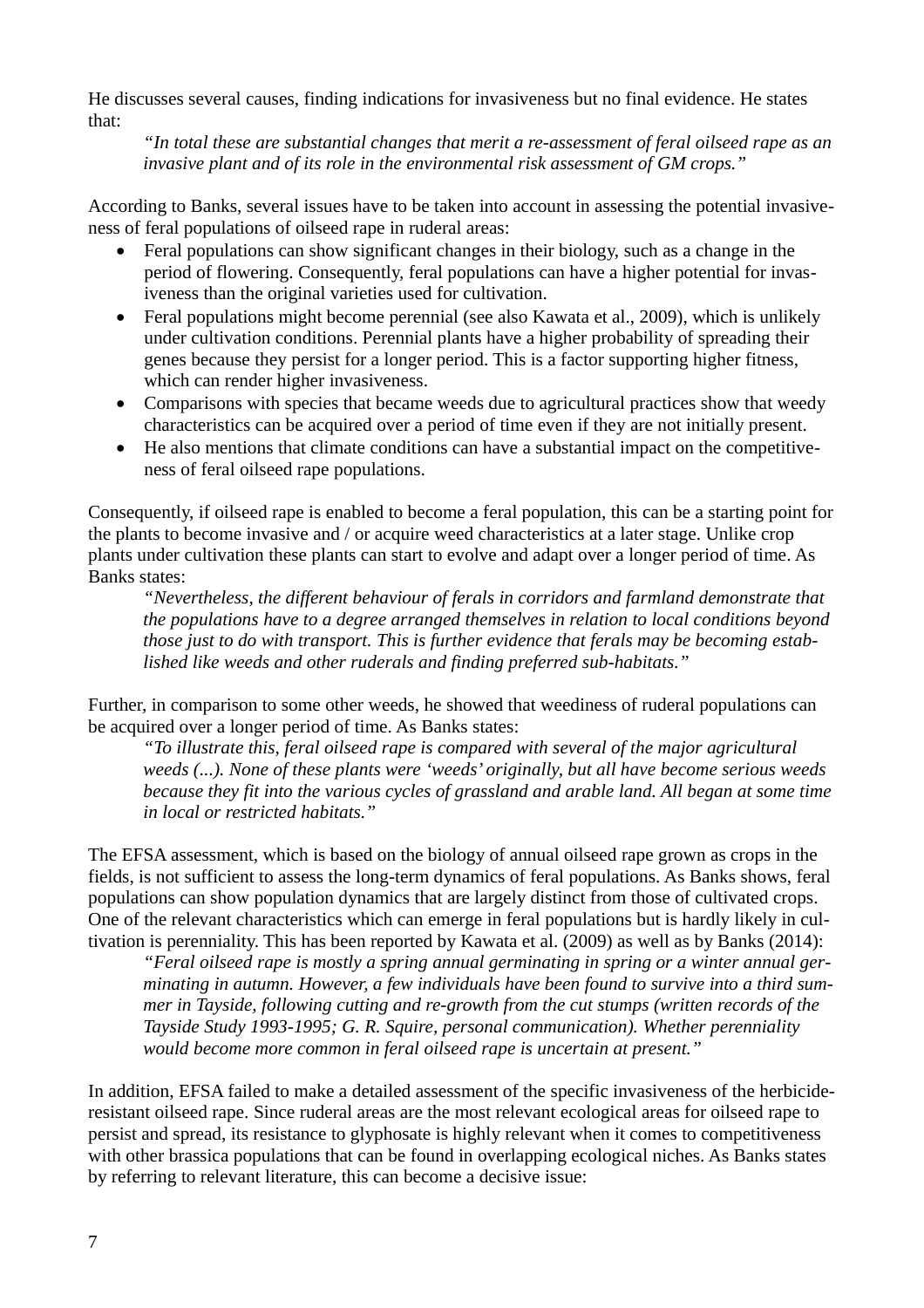*"Under strong selection pressure, for instance if herbicide-tolerant feral genotypes were treated with the respective herbicide, evolved genotypes could increase rapidly, re-colonise fields and thereby join existing volunteer populations to increase the economic weed burden and the potential for impurity (Squire et al. 2011)."*

In addition, according to Gressel (2015), "transgenic herbicide resistance poses a major risk if introgressed into weedy relatives." Gene flow from oilseed rape to related species was recently discussed by Garnier et al. (2014) and Liu et al. (2013). Both studies highlight the aspect of uncertainty in the risk assessment of such events. According to Wang et al. (2013), EPSPS overexpression in oilseed crop plants may foster the fitness of glyphosate resistance in weeds and lead to fitness advantages.

Finally, the EFSA risk assessment did not sufficiently assess the invasiveness of the genetically engineered plants. Most of the relevant characteristics for assessing the specific invasiveness of MON88302, such as pollen, seed characteristics (secondary dormancy) and duration of flowering, were omitted.

Banks' research (2014) has uncovered substantial new findings on the persistence of oilseed rape in the environment. Contrary to the opinion of EFSA, the actual area on which oilseed rape is grown in a region does not necessarily impact the dynamics of the feral populations. Within the region investigated in Scotland, the area on which oilseed rape was grown was decreasing, while the number of feral oilseed rape populations was strongly increasing. Banks comes to following conclusions:

*"The number of feral oilseed rape populations increased almost five-fold during a period when the number of fields and total area cropped with oilseed rape decreased. Ferals did not usually remain at the same location for more than one or two years, and did not spread by gradual movement out from the sites of initial colonization. They persisted and spread in the region by occurring at different places each year, most likely through long range dispersal."*

Banks also presented new findings on the pattern of distribution in the environment:

*"However, the demographic study reported here showed that feral populations increased in number, not just along transport routes but in farmland generally. The reason for the discrepancy between small-scale studies on risk assessment and the actual rise of ferals here is unclear."*

Emergence of persistent feral populations of oilseed rape as described by Banks is in no way restricted to conditions under cultivation. In a publication by Mizuguti et al. (2011), it is concluded that populations of genetically engineered oilseed rape are able to self-sustain around Japanese harbours. These plants stem from spillage, since their cultivation is not allowed in Japan. Further, Katsuta (2015) found no clear tendency (decrease or increase) in populations of genetically engineered oilseed rape around Japanese harbours stemming from spillage between 2006 and 2011. At some sites, the populations of genetically engineered plants reported by Katsuta (2015) were found to remain stable for several years, even though there had been no further imports. Further, in the US and Canada, ferals occurred along routes that were sometimes distant from fields, and they increased in density towards storage depots and industrial sites (Knispel & McLachlan, 2010; Schafer et al. 2011).

There is sufficient evidence to show that spillage alone can give rise to persistent populations. As Banks (2014) shows, the number of feral populations was increasing while the cultivation sites were decreasing. Further, the examples from Japan and the US show that persistent feral populations emerged from import, and seem to be able to persist in some regions even if no further import and transport is taking place.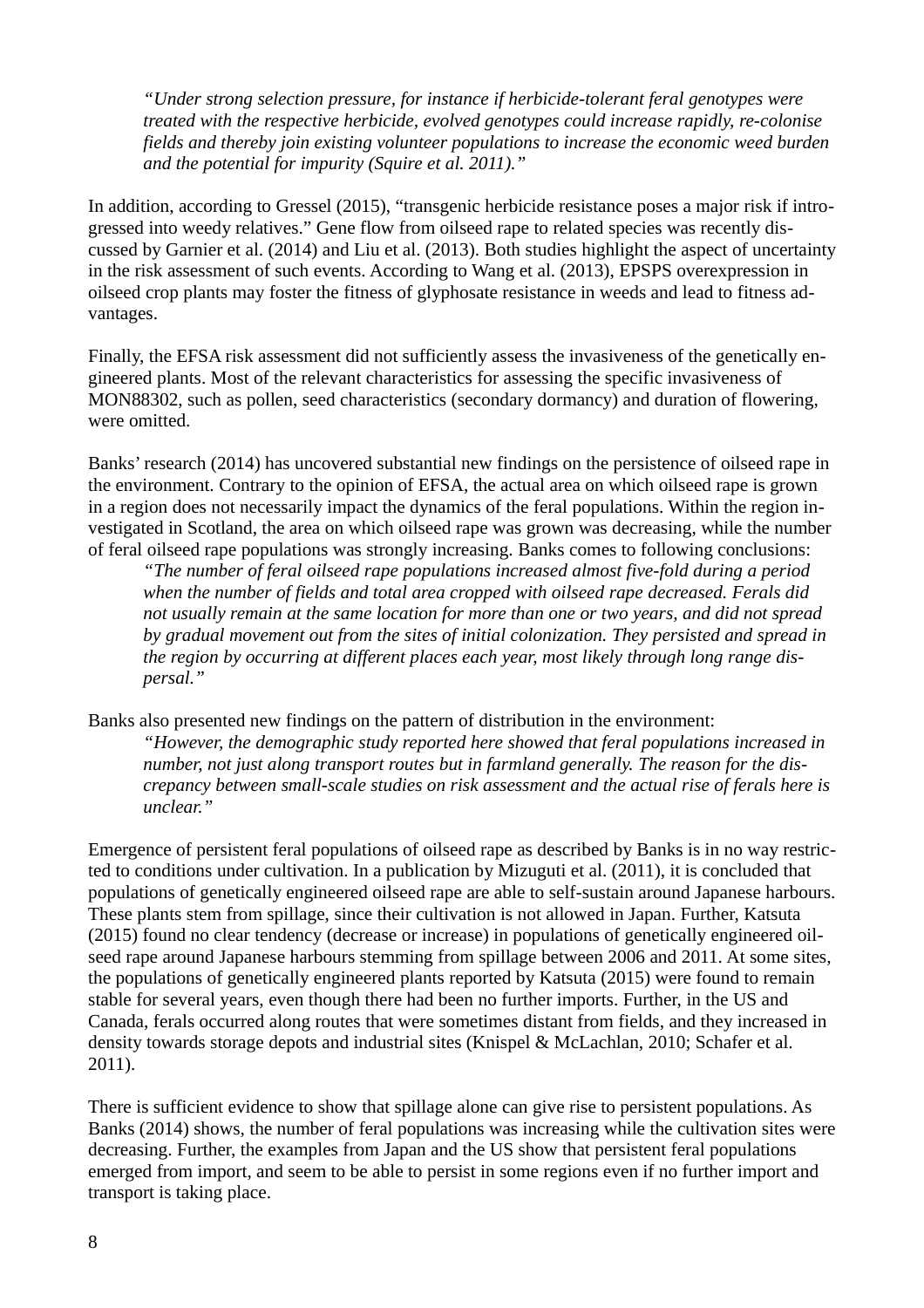In general, according to Banks (2014) there are dynamics within the distribution of feral populations that cannot be predicted on the basis of currently available short-term investigations:

*"The long term demographic changes in feral oilseed rape that were found in the 11 year study could not have been predicted from the initial early years when there were few populations or from prior estimates of risk carried out at small spatial scales."*

As mentioned, EFSA did not request any data on seed dormancy, duration of flowering, number of pollen, viability of pollen, nor on any other parameter crucial to judging whether the plants have enhanced fitness. Further, no assessment was made of the potential impact of gene flow from the single parental plants MS8 or RF3 to native populations.

Furthermore, EFSA only took the characteristics as observed in the original event into account. Indeed, EFSA assumed that offspring and hybrids would show the same characteristics as the original event. In making this assumption, EFSA overlooked publications, such as those by Kawata et al. (2009) or Aono et al. (2006), which indicate unexpected changes in the fitness of transgenic plants that are unrelated to the intended trait. No crossing experiments with the genetically engineered plants were performed to investigate the effects of the transgenes on plants with other genetic backgrounds. It is therefore not possible to predict fitness, persistence or the invasiveness of hybrids from crossing with the genetically engineered oilseed rape.

Further, genome x environmental interactions were also ignored. For example, outcrossing into wild species could be enhanced by climate or other environmental changes. A higher amount of gene flow for oilseed rape under extreme climatic conditions has been reported (Franks & Weis, 2009). The study shows there was a change in the time for flowering resulting in matching of flowering between species.

In a worst case scenario, due to crossing with other transgenic oilseed rape of wild relatives, the resulting transgenic plants could become resistant to one or several herbicides. Further, the genetic background of the wild relatives is very different from that of the domesticated oilseed rape. Therefore, enhanced fitness in hybrids might emerge that was not observed in the original event. Once established in the environment, oilseed rape can persist over a long period of time and the transgenic plants can, for example, be exposed to climate change stress factors which might confer higher fitness than observed in the original events.

If such a worst case scenario, whether wholly or partially, became reality, teosinte plants might become a "superweed" with invasive characteristics that could endanger oilseed rape production in the EU and, if transgenic plants are established besides the fields, also impact the ecosystems.

In conclusion, EFSA´s risk assessment suffers from:

- No investigation of enhanced fitness of the original events; and no assessment of the single parental plants MS8 or RF3.
- Underestimating the likelihood and consequences of spillage and gene flow
- No assessment of the fitness in offspring and hybrids
- No assessment of genome x environmental interactions.
- No detailed assessment of whether applications of the complementary herbicide glyphosate might promote enhanced fitness of the transgenic oilseed rape.

Taking worst case scenarios into account, EFSA risk assessment is not sufficient to conclude on the risks associated with the import of viable kernels of oilseed rape MON88302 into the EU.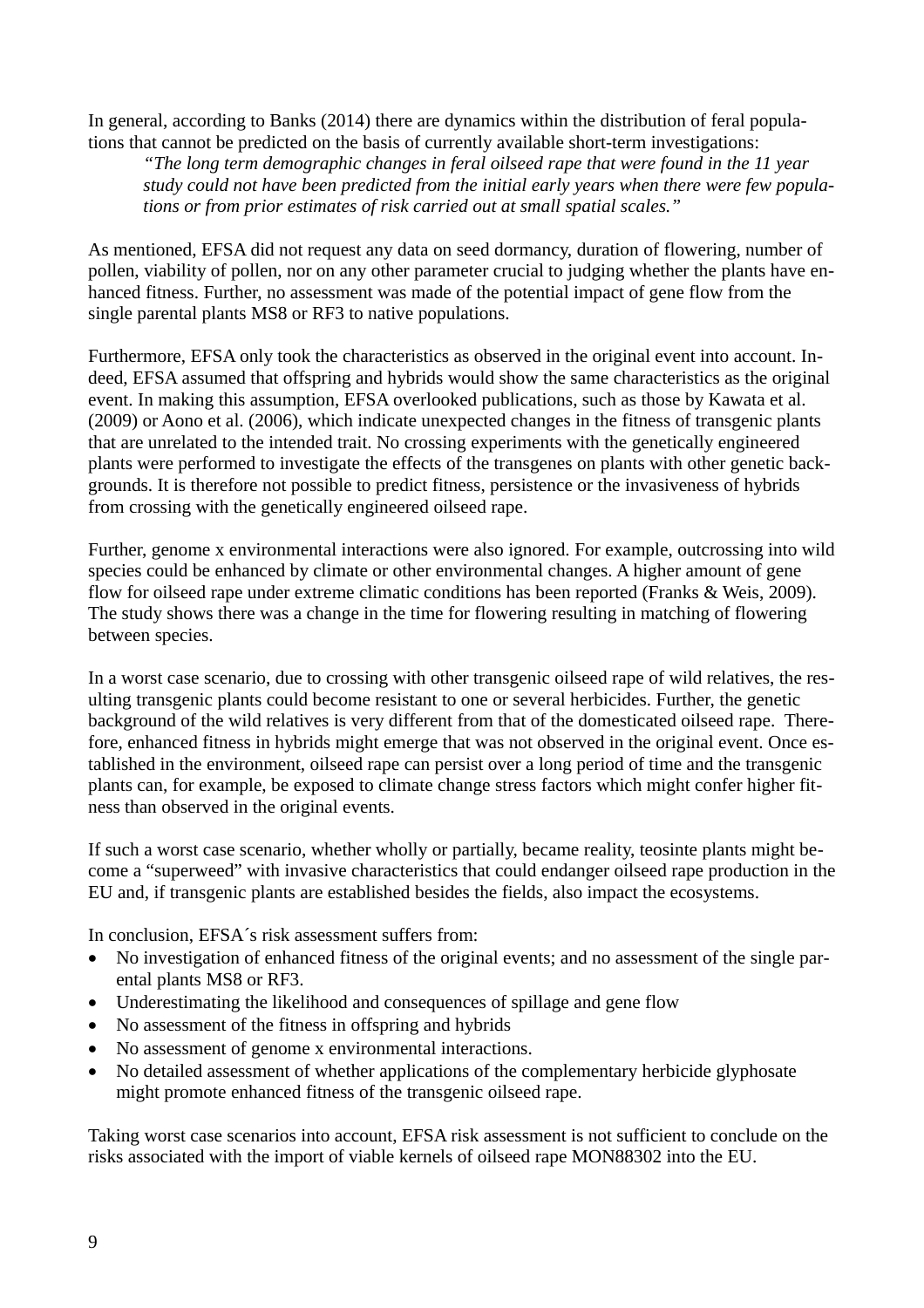### **Monitoring**

EFSA agrees with the notifier that no targeted case-specific monitoring of the uncontrolled spread of the transgenic and related gene flow is necessary if import is allowed. It would be up to the notifier and other members of the industry lobby organisation EuropaBio to oversee the import and report potential unanticipated adverse effects.

Several experts from EU Member States, such as those from Germany (BfN) (EFSA, 2017b), voiced concerns that this is not a sufficiently robust approach. They believe there is a need for much more targeted case-specific monitoring of factual gene flow. Thus, case-specific monitoring should be run in regions where MON 88302 x MS8 x RF3 oilseed rape will be transported, stored, packaged, processed or used. In case of substantial losses and spread of MON 88302 x MS8 x RF3 oilseed rape, all receiving environments need to be monitored.

Recently, also in Europe studies on feral oilseed rape stemming from imports were conducted in vicinity of "hot spots" like oil mills and along transportation roads. Fertile engineered oilseed rape was found in Switzerland (Hecht et al., 2012, Schoenenberger & D'Andrea, 2012, Schulze et al., 2014). In Germany, large amounts of feral oilseed rape were found in the vicinity of oils mills and seed processing industries at the harbours along the river Rhine (Franzaring et al., 2016). Only one of the plants proved to be transgenic. Nevertheless, the findings indicate an urgent need for monitoring efforts.

Monitoring for genetically engineered oilseed rape should also be extended to other plant species when imports enter the EU: A study by Schulze et al. (2015) investigated the possible sources of herbicide tolerant oilseed rape along transportation routes in Switzerland. Analyses revealed that low level impurities of genetically engineered oilseed rape in imports of Canadian durum wheat is one source of feral genetically engineered oilseed rape in Switzerland. The researchers found traces of oilseed rape events GT73, MS8×RF3, MS8 and RF3 in imports of durum wheat from Canada. The reported results should be considered carefully as they may have far-reaching consequences for the regulation of genetically engineered crops.

In the light of the potential environmental risks, the monitoring plan as presented cannot be accepted.

### **Conclusions:**

The import of viable whole kernels of the stacked event MON88302 x MS8 x RF3 cannot be allowed. The opinion of EFSA has to be rejected due to major flaws and substantial gaps.

### **References:**

Aono, M., Wakiyama, S., Nagatsu, M., Nakajima, N., Tamaoki, M., Kubo, A., Saji, H. (2006) Detection of feral transgenic oilseed rape with multiple-herbicide resistance in Japan. Environmental Biosafety Research, 5(2): 77-87.

Aono, M., Wakiyama, S., Nagatsu, M., Kaneko, Y., Nishizawa, T., Nakajima, N., Tamaoki, M., Kubo, A., Saji, H. (2011) Seeds of a possible natural hybrid between herbicide-resistant Brassica napus and Brassica rapa detected on a riverbank in Japan. GM Crops, 2(3): 201-10.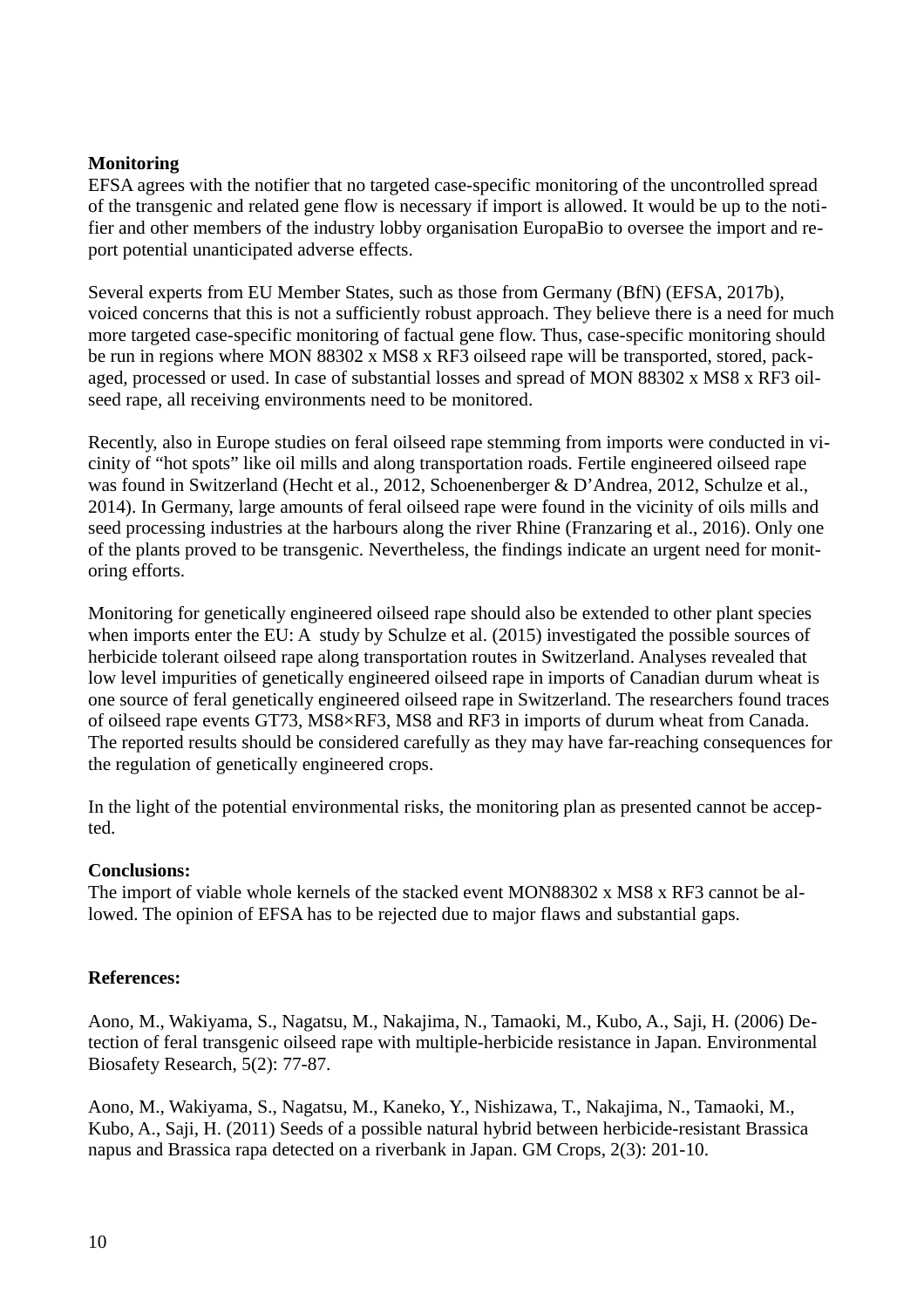Banks, G. (2014) Feral oilseed rape populations within a Scottish landscape: implications for GM coexistence and environmental risk assessment (Doctoral dissertation, University of Dundee). [http://ethos.bl.uk/OrderDetails.do?uin=uk.bl.ethos.613607?](http://ethos.bl.uk/OrderDetails.do?uin=uk.bl.ethos.613607)

Benbrook, C.M. (2016) Trends in glyphosate herbicide use in the United States and globally. Environmental Sciences Europe, 28(1): 3.

Bremmer, J.N. and Leist, K.-H. (1997) Disodium-N-acetyl-L-glufosinate; AE F099730 - Hazard evaluation of Lglufosinate produced intestinally from N-acetyl-L-glufosinate. Hoechst Schering AgrEvo GmbH, Safety Evaluation Frankfurt. TOX97/014. A58659. Unpublished. (see FAO publication on

[https://web.archive.org/web/20060101000000\\*/http://www.fao.org/ag/agp/agpp/pesticid/jmpr/Dow](https://web.archive.org/web/20060101000000*/http://www.fao.org/ag/agp/agpp/pesticid/jmpr/Download/98/glufosi3.pdf) [nload/98/glufosi3.pdf](https://web.archive.org/web/20060101000000*/http://www.fao.org/ag/agp/agpp/pesticid/jmpr/Download/98/glufosi3.pdf) )

Çağlar, S., & Kolankaya, D. (2008) The effect of sub-acute and sub-chronic exposure of rats to the glyphosate-based herbicide Roundup. Environmental toxicology and pharmacology, 25(1): 57-62.

Cuhra, M. (2015) Review of GMO safety assessment studies: glyphosate residues in Roundup Ready crops is an ignored issue. Environmental Sciences Europe 27(1): 1-14.

EFSA (2017a) Scientific Opinion on application EFSA-GMO-NL-2013-119 for authorisation of genetically modified glufosinate-ammonium- and glyphosate-tolerant oilseed rape MON 88302 x MS8 x RF3 and subcombinations independently of their origin, for food and feed uses, import and processing submitted in accordance with Regulation (EC) No 1829/2003 by Monsanto Company and Bayer CropScience

EFSA (2017b) Application EFSA-GMO-NL-2013-119 by Monsanto Company and Bayer CropScience, Comments and opinions submitted by Member States during the three-month consultation period, Register of Questions, http://registerofquestions.efsa.europa.eu/roqFrontend/ListOfQuestionsNoLogin?0&panel=ALL

EFSA (2015a) Conclusion on the peer review of the pesticide risk assessment of the active substance glyphosate. EFSA Journal, 13 (11):4302.

EFSA (2015b) Statement of EFSA on the request for the evaluation of the toxicological assessment of the coformulant POE-tallowamine. EFSA Journal, 13(11):4303.

EFSA (2014) Panel on Genetically Modified Organisms (GMO), Scientific Opinion on application (EFSAGMO-BE-2011-101) for the placing on the market of herbicide-tolerant genetically modified oilseed rape MON 88302 for food and feed uses, import and processing under Regulation (EC) No 1829/2003 from Monsanto. EFSA Journal 2014;12(6):3701, 37 pp. doi:10.2903/j.efsa.2014.3701, Available online: www.efsa.europa.eu/efsajournal

EFSA (2005) Conclusion regarding the peer review of the pesticide risk assessment of the active substance glufosinate. EFSA Journal 2005;3(4):RN-27, 81 pp. doi:10.2903/j.efsa.2005.27r

Franzaring, J., Wedlich, K., Fangmeier, A., Eckert, S., Zipperle, J., Krah-Jentgens, I., ... & Züghart, W. (2016). Exploratory study on the presence of GM oilseed rape near German oil mills. Environmental Science and Pollution Research, 23(22), 23300-23307.

Garnier, A., Darmency, H., Tricault, Y., Chèvre, A. M., & Lecomte, J. (2014) A stochastic cellular model with uncertainty analysis to assess the risk of transgene invasion after crop-wild hybridiza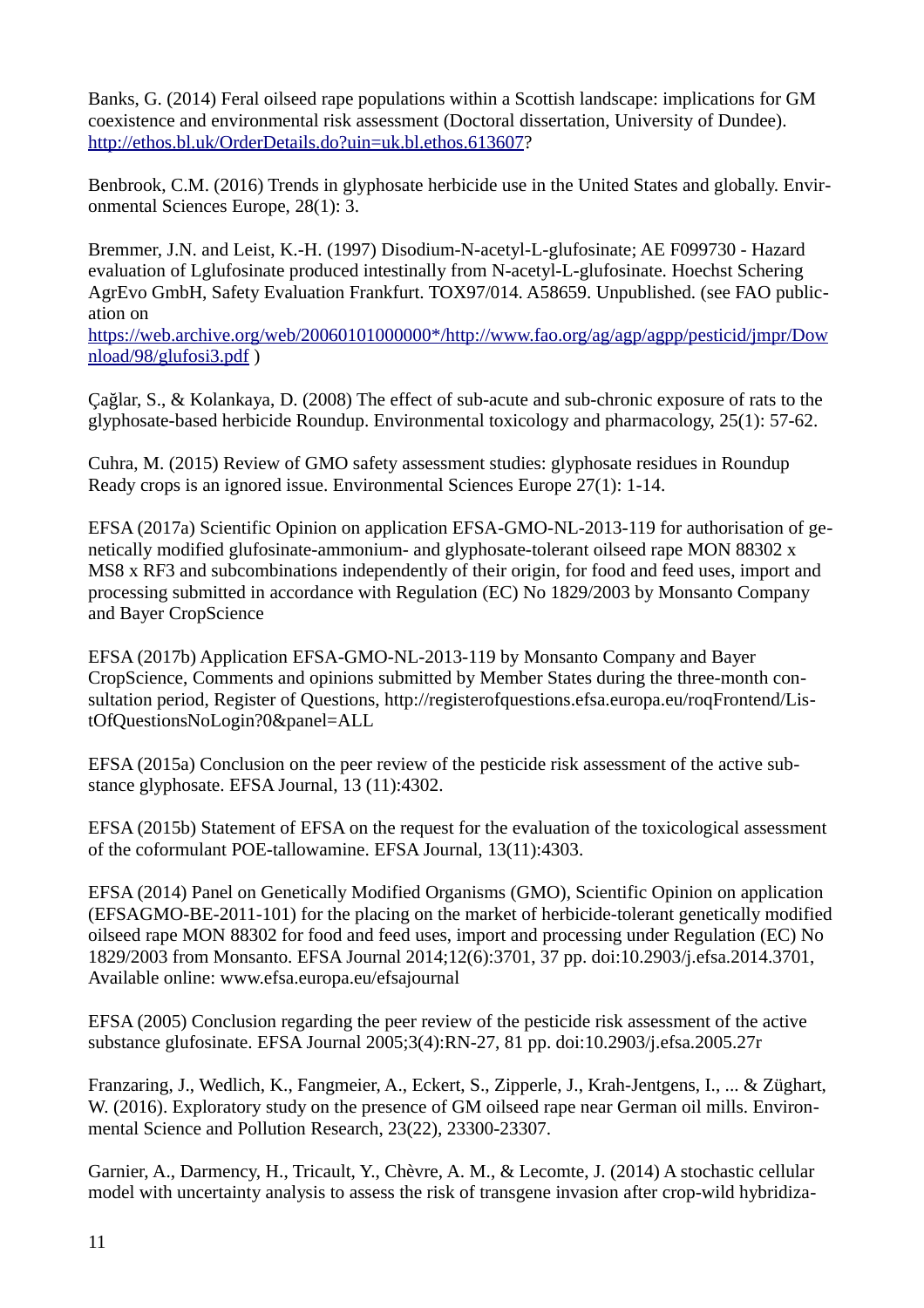tion: Oilseed rape and wild radish as a case study. Ecological Modelling, 276: 85-94. http://www.sciencedirect.com/science/article/pii/S0304380014000386

Gressel, J. (2015) Dealing with transgene flow of crop protection traits from crops to their relatives. Pest management science, 71(5): 658-667.

Hecht, M., Oehen, B., Schulze, J., Brodmann, P., Bagutti, C. (2013) Detection of feral GT73 transgenic oilseed rape (Brassica napus) along railway lines on entry routes to oilseed factories in Switzerland. Environmental Science and Pollution Research, 21(2): 1455-1465.

IARC (2015) Glyphosate Monograph. <http://monographs.iarc.fr/ENG/Monographs/vol112/mono112-02.pdf>

Katsuta K., Matsuo K., Yoshimura, Y., Ohsawa, R. (2015) Long-term monitoring of feral genetically modified herbicide-tolerant Brassica napus populations around unloading Japanese ports. Breeding Science 65:265-275.

Kawata, M., Murakami, K., Ishikawa, T. (2009) Dispersal and persistence of genetically modified oilseed rape around Japanese harbors. Environmental Science and Pollution Research, 16(2): 120- 126.

Kleter, G.A., Unsworth, J.B., Harris, C.A. (2011) The impact of altered herbicide residues in transgenic herbicide-resistant crops on standard setting for herbicide residues. Pest Managment Science, 67(10): 1193-1210.

Knispel, A.L., & McLachlan, S.M. (2010) Landscape-scale distribution and persistence of genetically modified oilseed rape (Brassica napus) in Manitoba, Canada. Environmental Science and Pollution Research, 17(1): 13-25.

Kraemer, L. (2012) The consumption of genetically modified plants and the potential presence of herbicide residues, legal dossier compiled on behalf of Testbiotech, [http://www.testbiotech.de/sites/default/files/Legal\\_Dossier\\_Kraemer\\_Pesticide\\_RA\\_PMP.pdf](http://www.testbiotech.de/sites/default/files/Legal_Dossier_Kraemer_Pesticide_RA_PMP.pdf)

de Lemos, M.L. (2001) Effects of soy phytoestrogens genistein and daidzein on breast cancer growth. Annals of Pharmacotherapy, 35(9): 1118-1121.

de Liz Oliveira Cavalli, V.L., Cattani, D., Elise Heinz Rieg, C., Pierozan, P., Zanatta, L., Benedetti Parisotto, E., ... & Zamoner, A. (2013) Roundup disrupted male Reproductive Functions By Triggering Calcium-Mediated Cell Death In Rat Testis And Sertoli Cells. Free Radical Biology and Medicine, 65: 335-346.

Liu, Y., Wei, W., Ma, K., Li, J., Liang, Y., & Darmency, H. (2013) Consequences of gene flow between oilseed rape (Brassica napus) and its relatives. Plant Science, 211: 42-51.

Lukasik, A, & Zielenkiewicz, P. (2014) In Silico Identification of Plant miRNAs in Mammalian Breast Milk Exosomes – A Small Step Forward? PLoS ONE 9(6): e99963.

Lutman, P.J.W., Freeman, S.E., Pekrun, C. (2003) The long-term persistence of seeds of oilseed rape (Brassica napus) in arable fields. The Journal of Agricultural Science, 141(2): 231-240.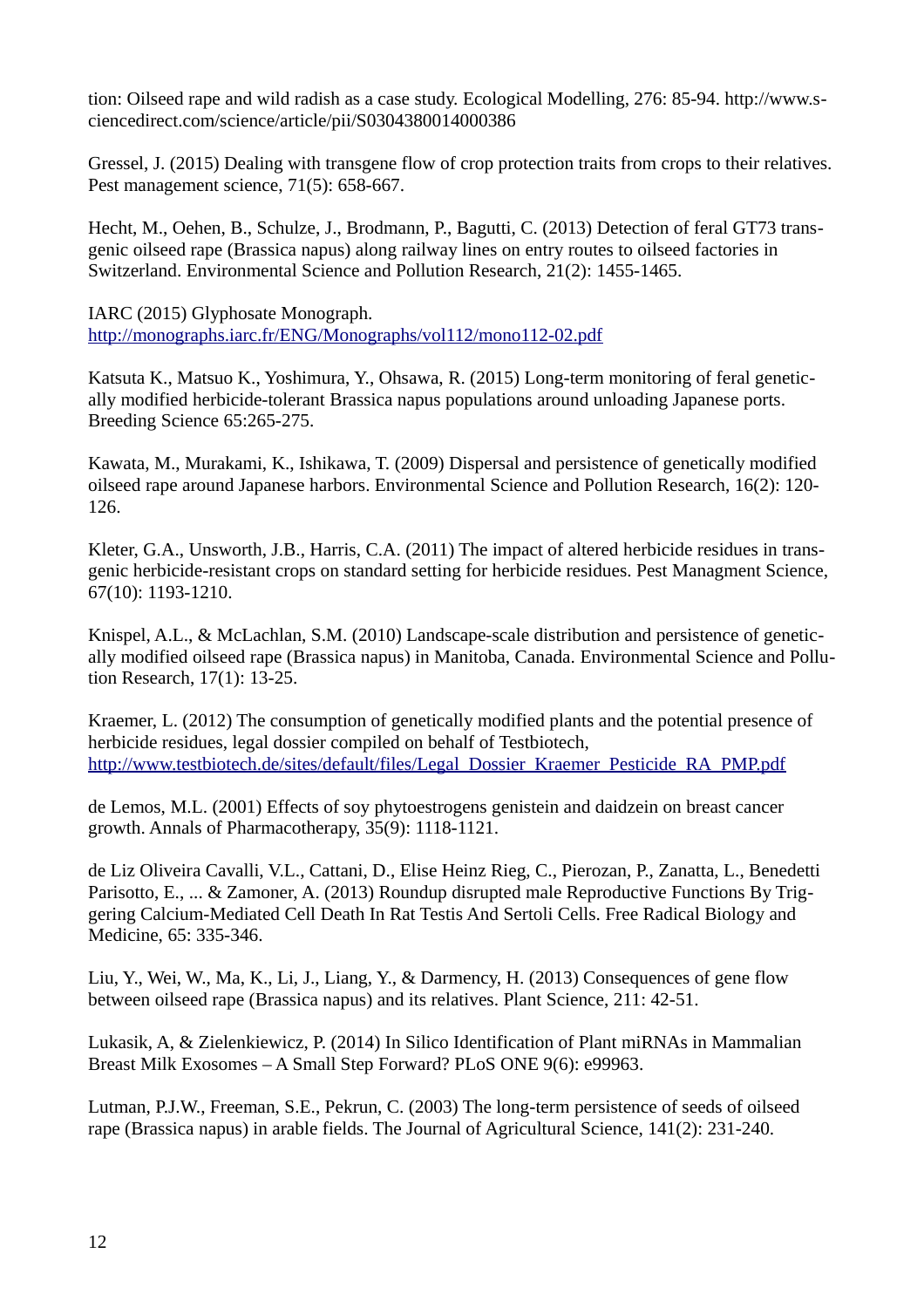Mizuguti, A., Yoshimura, Y., Shibaike, H., Matsuo, K. (2011) Persistence of feral populations of Brassica napus originated from spilled seeds around the Kashima seaport in Japan. Japanese Agricultural Research Quarterly, 45(2): 181-5.

Munier, D.J., Brittan, K.L., Lanini,W.T. (2012) Seed bank persistence of genetically modified canola in California. Environmental Science and Pollution Research, 19(6): 2281-2284.

Nardi, J., Moras, P. B., Koeppe, C., Dallegrave, E., Leal, M. B., Rossato-Grando, L. G. (2016) Prepubertal subchronic exposure to soy milk and glyphosate leads to endocrine disruption. Food and Chemical Toxicology.

<http://www.sciencedirect.com/science/article/pii/S0278691516304896>

Nishizawa, T., Nakajima, N., Aono, M., Tamaoki, M., Kubo, A., Saji, H. (2009) Monitoring the occurrence of genetically modified oilseed rape growing along a Japanese roadside: 3-year observations. Environmental Biosafety Research, 8(1): 33-44.

OECD (2012) Consensus Document on the Biology of Brassica crops (Brassica spp.). Organisation for Economic Co-operation and Development.

Omran, N.E., & Salama, W.M. (2013) The endocrine disrupter effect of atrazine and glyphosate on Biomphalaria alexandrina snails. Toxicology and industrial health, 0748233713506959.

Pessel, F.D., Lecomte, J., Emeriau, V., Krouti, M., Messean, A., Gouyon, P.H. (2001) Persistence of oilseed rape (*Brassica napus L*.) outside of cultivated fields. Theor Appl Genet, 102: 841-846.

Pivard, S., Adamczyk, K., Lecomte, J., Lavigne, C., Bouvier, A., Deville, A., Gouyon, P.H., Huet, S. (2008a) Where do the feral oilseed rape populations come from? A large-scale study of their possible origin in a farmland area. J Appl Ecol, 45: 476-485.

Pivard, S., Demsar, D., Lecomte, J., Debeljak, M., Dzeroski, S. (2008b) Characterizing the presence of oilseed rape feral populations on field margins using machine learning. Ecol Model, 212: 147- 154.

Ramsay, G., Thompson, C., Squire, G. (2003) Quantifying landscape-scale gene flow in oilseed rape. Final Report of DEFRA Project RG0216: An experimental and mathematical study of the local and regional scale movement of an oilseed rape transgene. www.scri.ac.uk/scri/file/EPI/Agroecology/Landscape\_scale\_geneflow\_in\_oilseed\_rape\_rg0216.pdf

Reuter T., Alexander T.W., Martinez T.F., McAllister T.A. (2007) The effect of glyphosate on digestion and horizontal gene transfer during *in vitro* ruminal fermentation of genetically modified canola. J Sci Food Agr 87:2837-2843.

Sammons R.D., Gaines T.A. (2014) Glyphosate resistance: State of knowledge. Pest Manag Sci 70(9):1367-1377.

Saji, H., Nakajima, N., Aono, M., Tamaoki, M., Kubo, A., Wakiyama, S., Hatase, Y., Nagatsu, M., (2005) Monitoring the escape of transgenic oilseed rape around Japanese ports and roadsides. Environmental Biosafety Research, 4(4): 217-222.

Schafer, M.G., Ross, A.A., Londo, J.P., Burdick, C.A., Lee, E.H., Travers, S.E., Van de Water, P.K., Sagers, C.L. (2011) The Establishment of Genetically Engineered Canola Populations in the U.S.. PLoS ONE 6(10):e25736.